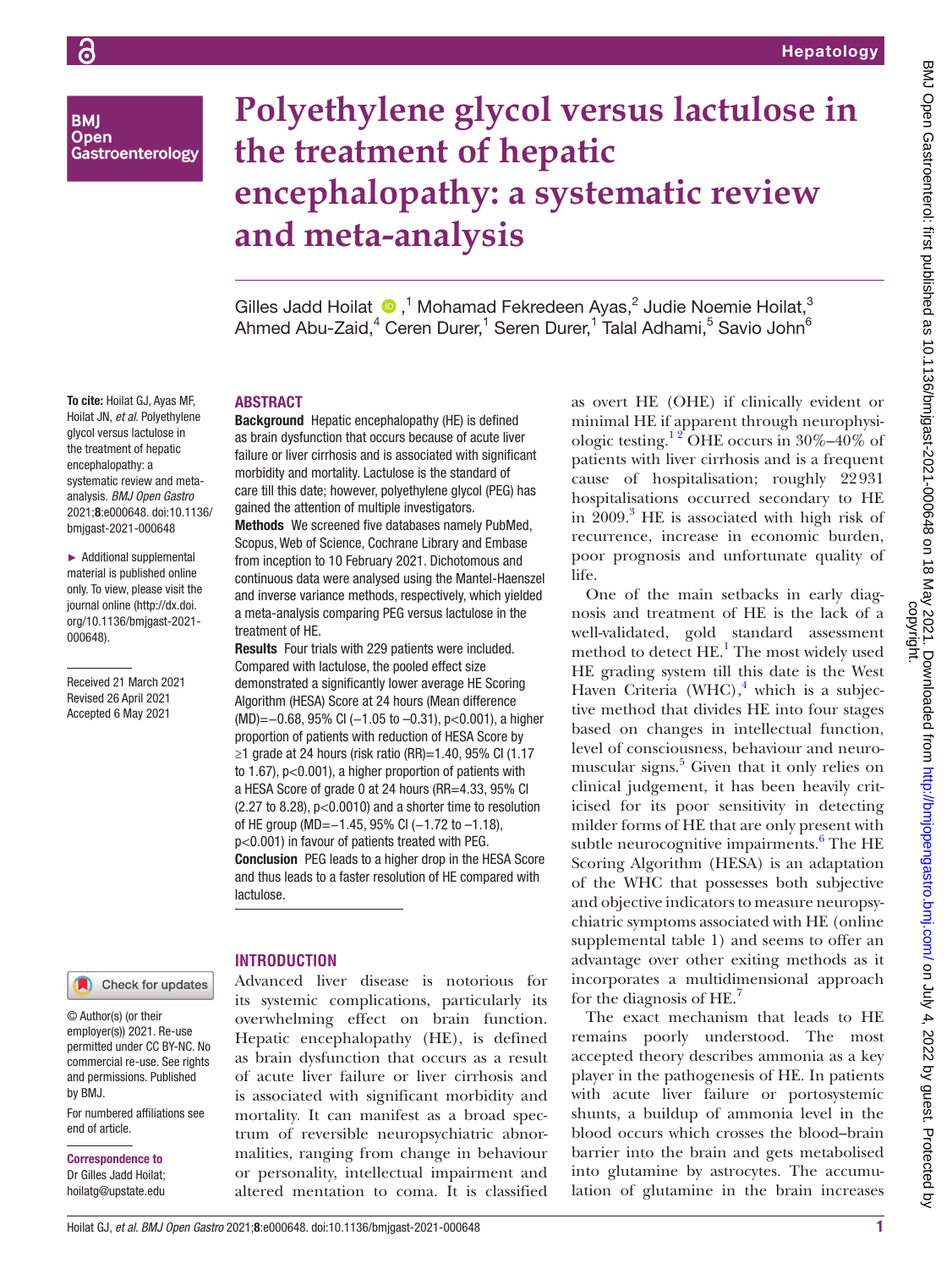intracellular osmolarity leading to cerebral oedema.<sup>[8](#page-7-6)</sup> Since hyperammonemia has been coined the main contributing factor in the pathogenesis of HE, interventions that target lowering blood ammonia level have been the topic of interest in recent studies.

The initial treatment reported in the literature for the management of HE describes the induction of catharsis with magnesium salts.<sup>[9](#page-7-7)</sup> It was not until 1966 when Bircher  $et\ a^{\dagger 0}$  published a study regarding the use of lactulose, a non-absorbable disaccharide for the treatment of HE that led to the widespread adoption of this approach. A Cochrane systematic review published by Als-Nielsen  $et \text{ } a l^{11}$  $et \text{ } a l^{11}$  $et \text{ } a l^{11}$  determined that there is no sufficient evidence to support or refute the use of lactulose or other nonabsorbable disaccharides for the management of HE. Additional treatment options and preventative interventions for HE are needed to reduce its incidence, alleviate the socioeconomic impact on patients and families and mitigate the burden on healthcare resources.

Polyethylene glycol (PEG) is a safe, affordable, widely available and highly effective osmotic laxative that acts as a faecal cleanser for the removal of faecal nitrogen. Several randomised controlled trials (RCTs) evaluated the effectiveness of PEG versus lactulose in the treatment of HE; however, the results were inconsistent.<sup>12–15</sup> Herein, we conducted a systematic review and meta-analysis to assess the safety and clinical efficacy of PEG compared with the standard of care lactulose in patients with HE.

## **METHODS**

#### **Study protocol**

We followed the steps of the Preferred Reporting Items for Systematic Reviews and Meta-Analysis  $(PRISMA)^{16}$ during the conduct of this research.

#### **Literature search strategy**

We screened five databases—namely PubMed, Scopus, Web of Science, Cochrane Library and Embase—and additional records were identified through other sources such as Google search—from inception to 10 February 2021. We used the following search strategy in all databases: Hepatic encephalopathy AND (polyethylene glycol OR PEG 3350 OR PEG3350 OR Carbowax OR GoLY-TELY OR GlycoLax OR Fortrans OR TriLyte OR Colyte OR Halflytely OR macrogol OR MiraLAX OR MoviPrep) AND (lactulose OR Kristalose OR Enulose OR Generlac). There was neither restriction on publication date nor language. Two authors performed the literature search independently and conflicts were resolved by consensus.

#### **Eligibility criteria**

We considered all studies that met with the following criteria for our PICOS (Population/Intervention/ Comparison/Outcome/Study type) evidence-based research question: (1) patients: individuals with any grade of HE, (2) intervention: PEG, (3) comparator: lactulose, (4) outcomes: reliable data extraction of at least one of our efficacy or safety endpoints and (5) study design:

RCTs. We excluded non-randomised studies, conference abstracts, reviews, unpublished RCTs and trials that combined PEG with lactulose as an intervention group. Of note, all included RCTs were open to patients with HE of any grade.

#### **Screening of results**

We exported citations from all databases to EndNote software and omitted duplicates. Then, we screened the citations in two steps. We first screened titles and abstracts, and second examined the full texts of potential citations for final inclusion in meta-analysis. Two authors screened the citations and conflicts were resolved by consultation with a third author.

#### **Risk of bias assessment of the included studies**

We assessed the risk of bias of included studies according to Cochrane's risk of bias tool.<sup>17</sup> This tool judges the following seven domains: (1) random sequence generation, (2) allocation concealment, (3) blinding of participants and personnel, (4) blinding of outcome assessment, (5) incomplete outcome data, (6) selective outcome reporting and (7) other potential sources of bias. We scored each domain as unclear, low or high risk. Two authors performed the risk of bias assessment and conflicts were resolved by consultation with a third author.

## **Data extraction**

We extracted baseline characteristics of the included studies, such as first author's name, country, year of publication, study groups, sample sizes, gender, age, cause of liver cirrhosis and precipitant of HE. With regard to efficacy endpoints, we extracted the following: the average HESA Score at 24 hours post treatment, proportion of patients with reduction of HESA Score by ≥1 grade at 24 hours post treatment, proportion of patients with a HESA Score of grade 0 at 24 hours post treatment, length of hospital stay and time to resolution of HE. With regard to safety endpoints, we extracted the following: frequency of patients with hypokalemia and frequency of death. HESA Score is a widely accepted instrument to grade the severity of HE.<sup>[7](#page-7-5)</sup> Resolution of HE was defined as the reduction of at least one grade of HESA Score at 24 hours post treatment. Hypokalemia was defined as concentration level less than 5 μmol/L at 24 hours post treatment.

## **Data analysis**

We used Review Manager software V.5.4.0 for statistical analysis. We analysed dichotomous and continuous data using the Mantel-Haenszel and inverse variance methods, respectively. We pooled the outcomes as risk ratios (RRs) or weighted mean differences, respectively, with 95% CIs. We considered the fixed and random effects models for homogeneous and heterogeneous pooled outcomes, respectively. Between-study heterogeneity was defined as  $\chi^2$  p<0.1 and I<sup>2</sup> test>50%.<sup>18</sup> If applicable, we performed a sensitivity analysis to rectify the heterogeneous pooled outcomes. During sensitivity analysis, we would eliminate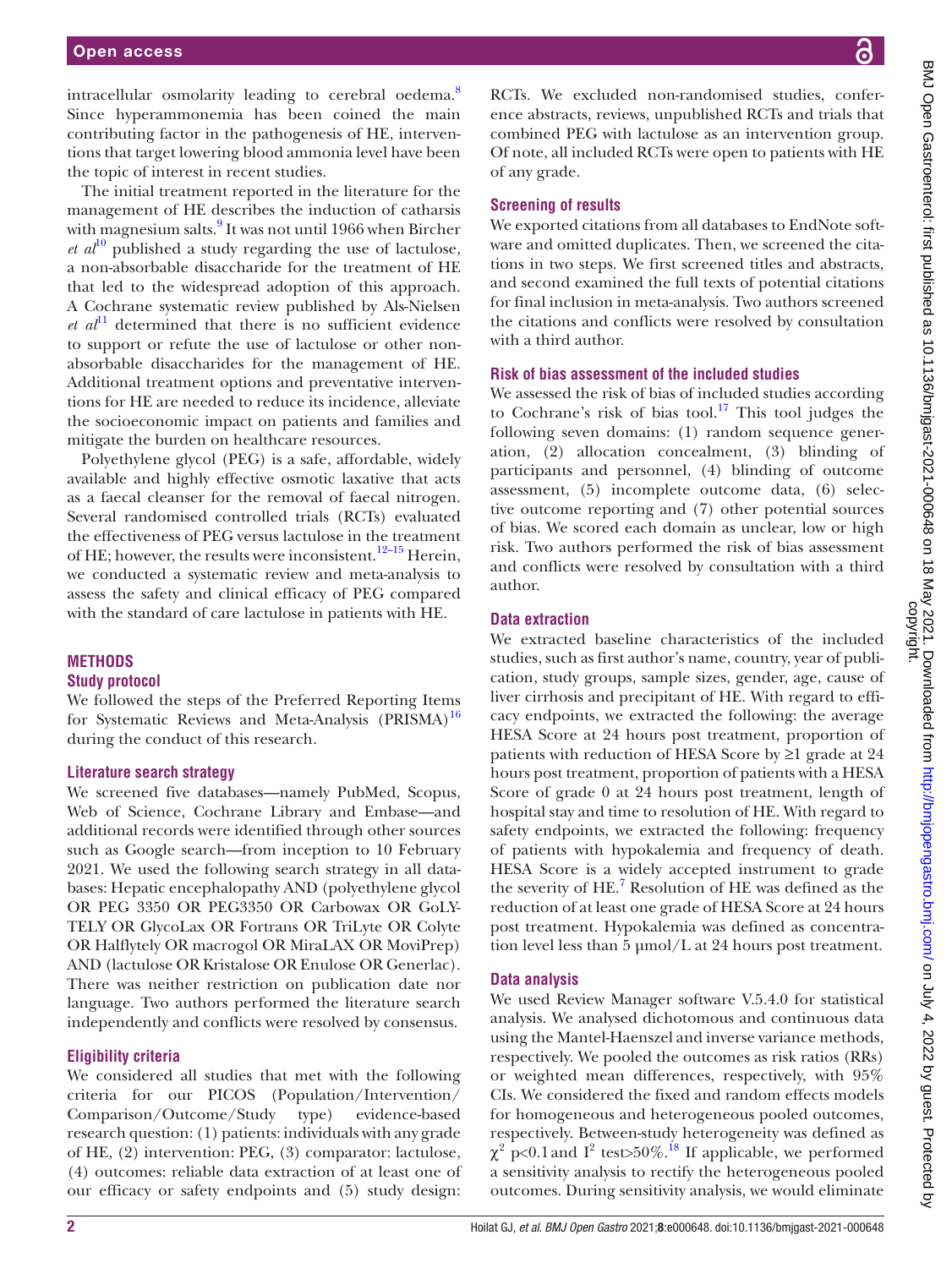

Figure 1 Preferred Reporting Items for Systematic Reviews and Meta-Analysis flowchart.

one RCT at a time and recalculate the summary RRs for the remaining RCTs. We did not assess for publication bias using Egger's funnel plots, because of the small number of included studies.

# **RESULTS**

#### **Literature search**

[Figure](#page-2-0) 1 displays the PRISMA diagram. Our literature search yielded a total of 148 citations, of which 64 citations were identified as duplicates. Afterward, we screened the titles and abstracts of the remaining 84 citations and only 6 citations were advanced to full-text screening. Finally, only four RCTs met our inclusion criteria and were included in the qualitative and quantitative analysis. $12-15$ The baseline characteristics of the included studies are depicted in [table](#page-3-0) 1. Overall, there were a total of 229 patients (121 and 108 patients received PEG and lactulose, respectively).

#### **Risk of bias assessment**

Overall, all studies, except one, $20$  provided adequate details regarding random sequence generation and allocation concealment. Moreover, all studies were designed as open label and we scored the performance bias domain as high risk. Lastly, two studies did not provide accessible preregistered study protocol and we scored the selection

<span id="page-2-0"></span>bias domain as high risk. [Figure](#page-4-0) 2 depicts the risk of bias summary and graph of all included studies.

#### **Efficacy endpoint: average HESA Score at 24 hours post treatment**

Two RCTs were analysed, comprising a total of 98 patients (PEG=48, lactulose=50). The pooled effect size demonstrated a significantly lower average HESA Score at 24 hours post treatment in favour of the PEG group (MD=−0.68, 95% CI (−1.05 to −0.31), p<0.001). The pooled results were homogeneous  $(I^2=0\%, p=0.67)$ [\(figure](#page-5-0) 3A).

## **Efficacy endpoint: proportion of patients with reduction of HESA Score by ≥1 grade at 24 hours post treatment**

Two RCTs were analysed, comprising a total of 148 patients (PEG=73, lactulose=75). The pooled effect size demonstrated a significantly higher proportion of patients with reduction of HESA Score by ≥1 grade at 24 hours post treatment in favour of the PEG group (RR=1.40, 95% CI  $(1.17 \text{ to } 1.67)$ , p<0.001). The pooled results were homogeneous  $(I^2=21\%$ , p=0.26) ([figure](#page-5-0) 3B).

#### **Efficacy endpoint: proportion of patients with a HESA Score of grade 0 at 24 hours post treatment**

Two RCTs were analysed, comprising a total of 150 patients (PEG=75, lactulose=75). The pooled effect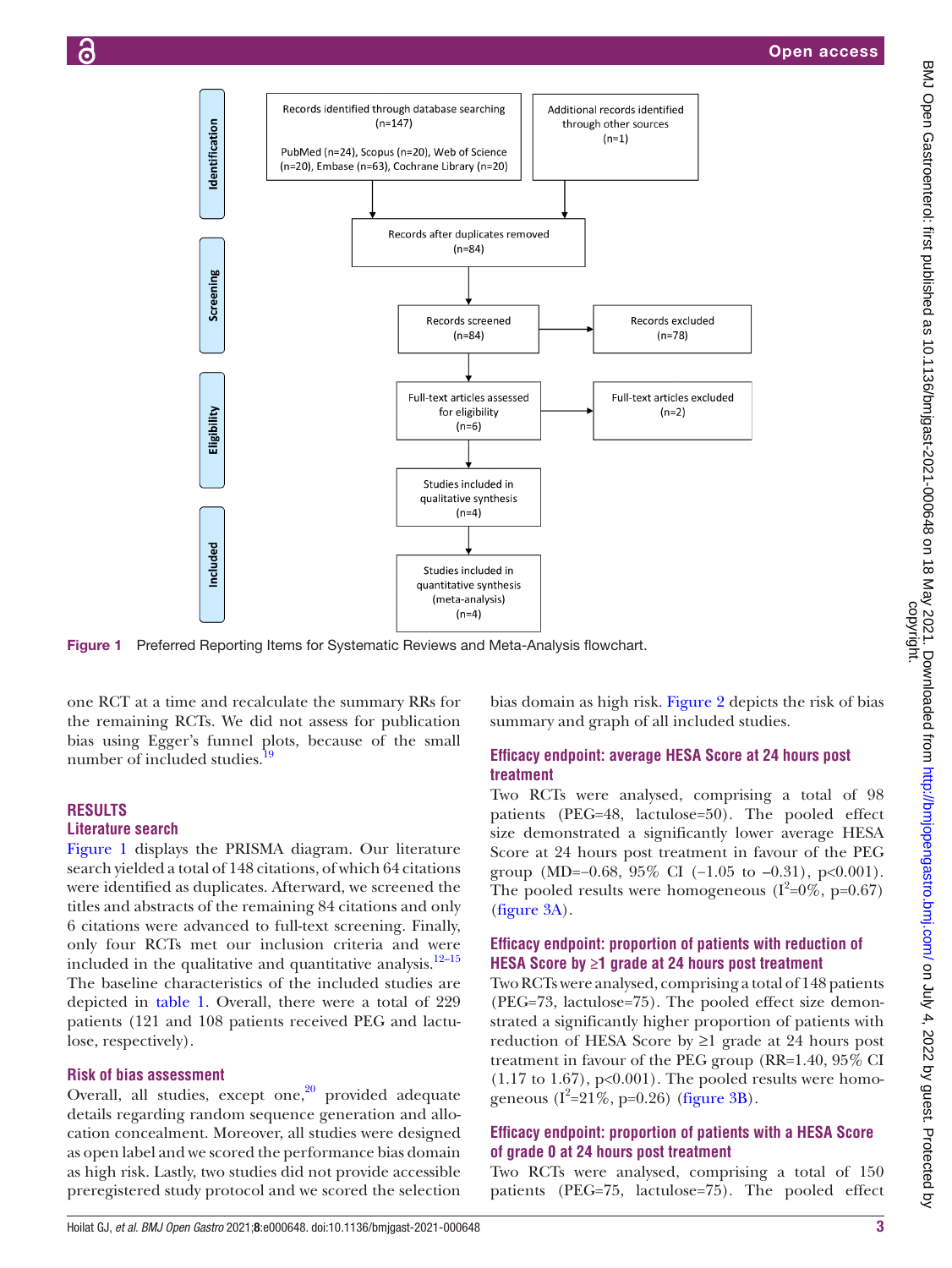#### <span id="page-3-0"></span>Table 1 Baseline characteristics of the included studies

| <b>Authors</b>              | Country    | Type of HE | Arm          | Agent      | N(M:F)     | Age           | <b>Causes of</b><br>cirrhosis<br>(A/V/C/O) | Precipitants<br>of HE<br>(Co/I/GB/O) | Route of<br>administration<br>and dose                                                                                           |
|-----------------------------|------------|------------|--------------|------------|------------|---------------|--------------------------------------------|--------------------------------------|----------------------------------------------------------------------------------------------------------------------------------|
| Rahimi et al <sup>12</sup>  | <b>USA</b> | Any grade  | Intervention | <b>PEG</b> | 25(16:9)   | 55(7)         | 10/9/6/1                                   | 7/4/2/11                             | 4 L orally or NGT                                                                                                                |
|                             |            |            | Control      | Lactulose  | 25(15:10)  | 56(11)        | 9/10/6/0                                   | 2/6/4/13                             | $20 - 30q$<br>orally/200 g<br>rectally                                                                                           |
| Shehata et al <sup>13</sup> | Egypt      | Any grade  | Intervention | <b>PEG</b> | 50 (22:28) | 56.42 (8.6)   | <b>NA</b>                                  | 14/12/NA/23                          | Up to 75 kg:<br>three sachets<br>(one sachet: 64<br>g) orally/NGT<br>>75 kg: four<br>sachets (one<br>sachet: 64 g)<br>orally/NGT |
|                             |            |            | Control      | Lactulose  | 50 (30:20) | 54.5 (11.8)   | <b>NA</b>                                  | 13/16/NA/21                          | $20 - 30q$<br>orally+200 mL<br>administered as<br>retention enema                                                                |
| Raja et al <sup>15</sup>    | India      | Any grade  | Intervention | <b>PEG</b> | 25 (20:5)  | 62.12 (5.93)  | 18/3/4/0                                   | 7/5/10/3                             | 2 L of<br>polyethylene<br>glycol 3350<br>electrolyte<br>solution (PEG)<br>orally/NGT                                             |
|                             |            |            | Control      | Lactulose  | 25(19:6)   | 60.48 (8.45)  | 17/3/4/1                                   | 6/4/11/4                             | 20-30g orally or<br><b>NGT</b>                                                                                                   |
| Bajwa et al <sup>14</sup>   | India      | Any grade  | Intervention | <b>PEG</b> | 47         | 39.51 (13.27) | <b>NA</b>                                  | 40/5/3/0                             | 500 mL every 4<br>hours through<br>nasogastric tube                                                                              |
|                             |            |            | Control      | Lactulose  | 47         | 40.45 (14.10) | <b>NA</b>                                  | 42/6/5/0                             | 30 mL four<br>hourly through<br>nasogastric tube                                                                                 |

Age: mean (SD).

A, alcohol; C, cryptogenic; Co, constipation; GB, gastrointestinal bleeding; HE, hepatic encephalopathy; I, infection; M:F, male and female; N, number of patients; NA, Not available; NGT, Nasogastric tube; O, other; V, viral.

size demonstrated a significantly higher proportion of patients with a HESA Score of grade 0 at 24 hours post treatment in favour of the PEG group (RR=4.33, 95% CI  $(2.27 \text{ to } 8.28), p<0.001$ . The pooled results were homo-geneous (I<sup>2</sup>=0%, p=0.82) [\(figure](#page-5-0) 3C).

#### **Efficacy endpoint: time to resolution of HE**

Two RCTs were analysed, comprising a total of 150 patients (PEG=75, lactulose=75). The pooled effect size demonstrated a significantly shorter time to resolution of HE in favour of the PEG group (MD=−1.45, 95% CI (−1.72 to –1.18), p<0.001). The pooled results were homogeneous  $(I^2=0\%, p=0.32)$  ([figure](#page-5-0) 3D). Rahimi *et al* reported that the median time to resolution of HE was significantly shorter in favour of the PEG group compared with lactulose group (1 day vs 2days, p=0.01, respectively).

#### **Efficacy endpoint: length of hospital stay**

Four RCTs were analysed, comprising a total of 294 patients (PEG=147, lactulose=147). The pooled effect size did not demonstrate a significant difference in terms of length of hospital stay between both groups (MD=−1.00, 95% CI (−1.99 to –0.01), p=0.05). The pooled results were heterogeneous  $(I^2=78\%, p=0.003)$ [\(figure](#page-5-1) 4A). Between-study heterogeneity was best

resolved on the omission of the study by Shehata *et al*[13](#page-7-16) and the repooled effect size failed to demonstrate a significant difference between both groups (MD=−0.55, 95% CI (-1.54 to 0.44), p=0.27; heterogeneity:  $I^2 = 50\%$ ,  $p=0.14$ ) ([figure](#page-5-1) 4B).

## **Safety endpoint: frequency of patients with hypokalemia at 24 hours post treatment**

Two RCTs were analysed, comprising a total of 144 patients (PEG=72, lactulose=72). The pooled effect size did not demonstrate a significant difference between both groups with regard to the frequency of patients with hypokalemia at 24 hours post treatment (RR=0.90, 95% CI (0.40 to 2.04), p=0.80). The pooled results were homogeneous  $(I^2=0\%, p=0.75)$  [\(figure](#page-6-0) 5A).

## **Safety endpoints: frequency of death**

Two RCTs were analysed, comprising a total of 150 patients (PEG=100, lactulose=100). The pooled effect size did not demonstrate a significant difference between both groups with regard to the frequency of death (RR=0.50, 95% CI (0.13 to 1.94), p=0.32). The pooled results were homogeneous  $(I^2=0\%, p=1.00)$  ([figure](#page-6-0) 5B).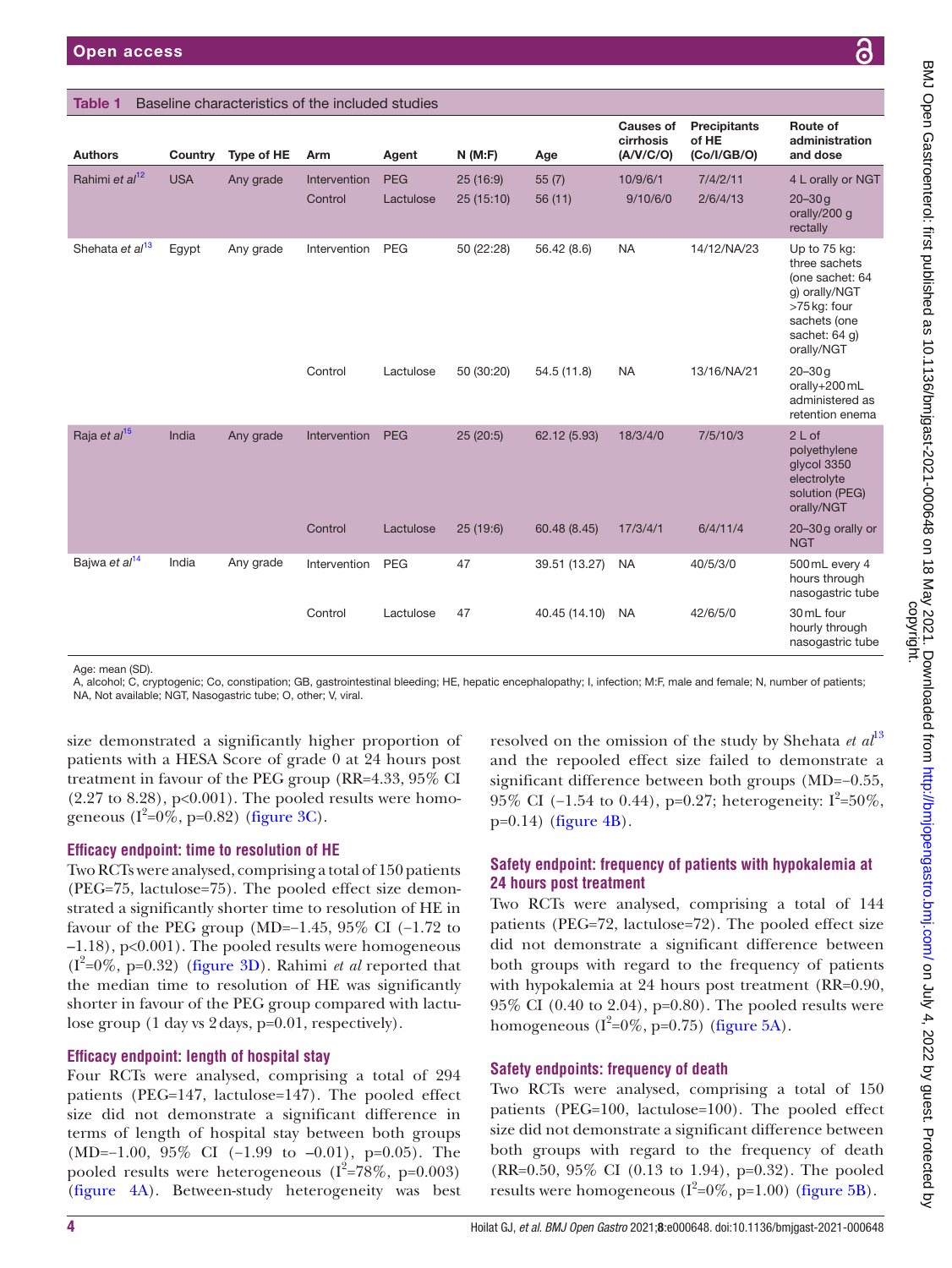



<span id="page-4-0"></span>Figure 2 Risk of bias graph and summary of the include studies.

# **DISCUSSION**

Despite improved knowledge on the pathophysiology of HE, the therapeutic options available for HE has experienced only mild changes with non-absorbable disaccharides being the first line of treatment. PEG is an inexpensive, safe and widely used medication for the treatment of constipation and its use in HE has recently caught the attention of multiple investigators. This meta-analysis is the first one in the literature to compare the effect of PEG versus lactulose in the management of HE. Our analysis has showed that the use of PEG compared with lactulose in patients with HE resulted in a significantly lower average HESA Score at 24 hours post treatment in favour of the PEG group. Additionally, a significantly

higher proportion of patients in the PEG group had a reduction of HESA Score by ≥1 grade at 24 hours post treatment compared with lactulose and a significantly higher proportion of patients in the PEG group had HESA Score of grade 0 at 24 hours. In fact, two studies by Naderian *et al*<sup>21</sup> and Ahmed *et al*<sup>[22](#page-7-20)</sup> compared the concomitant use of PEG with lactulose versus lactulose and concluded that the combination had led to a higher 24 hours HESA Score change as well as a higher reduction in HESA Score by more than one grade at 24 hours post treatment.

The mechanism by which PEG improved HESA Score remains debatable. It has been revealed that lactulose works by reducing intestinal ammonia production and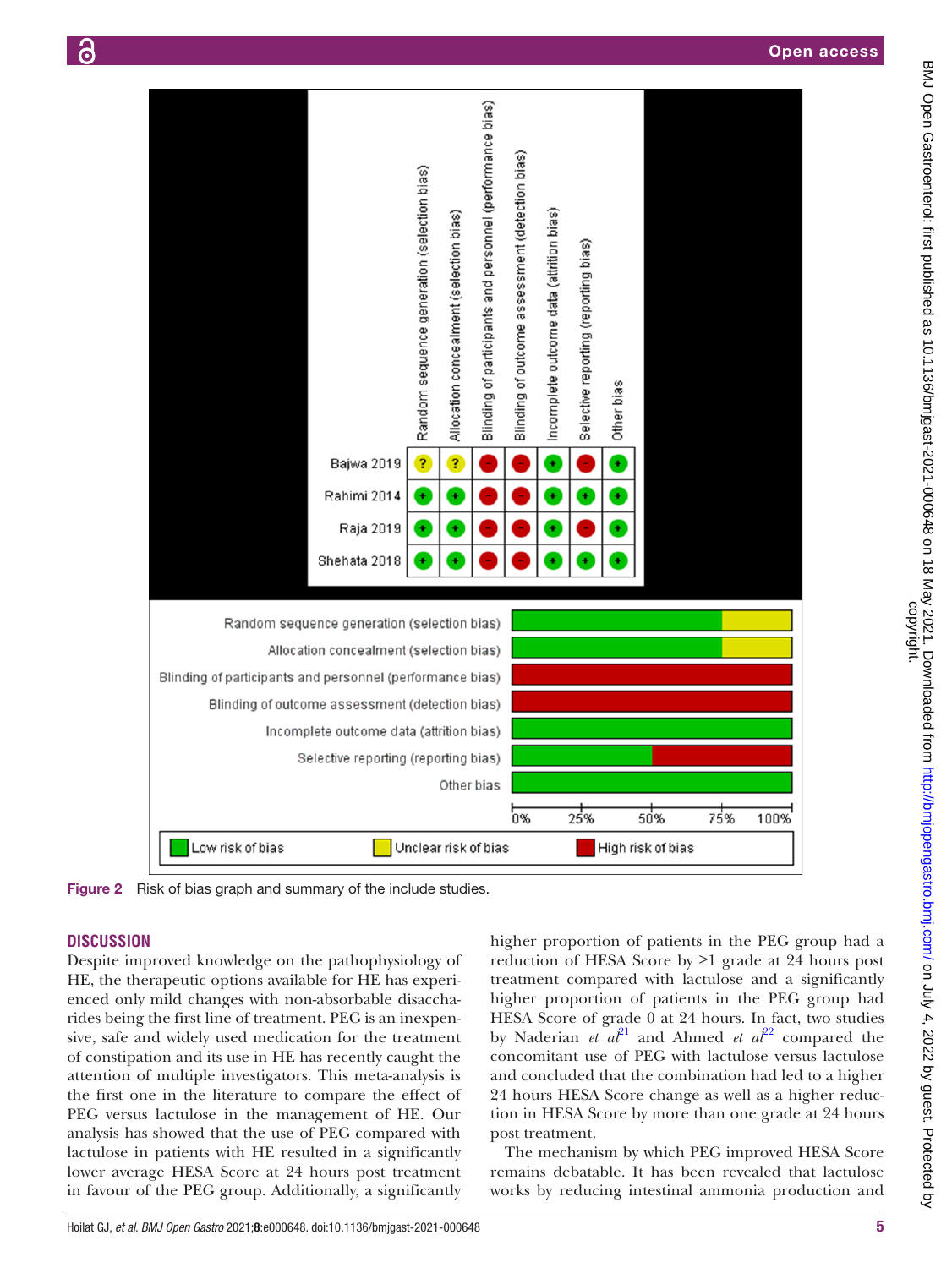

<span id="page-5-0"></span>Figure 3 Forest plot for meta-analysis of average HESA Score at 24 hours post treatment (A), proportion of patients with reduction of HESA Score by ≥1 grade at 24 hours post treatment (B), proportion of patients with a HESA Score of grade 0 at 24 hours post treatment (C) and time to resolution of HE (D). HESA, Hepatic Encephalopathy Scoring Algorithm; PEG, polyethylene glycol.

absorption leading to an improvement in  $HE;^{23}$  however, when comparing ammonia levels 24 hours after admin-istration of PEG or lactulose, two trials<sup>[12 15](#page-7-10)</sup> showed that lactulose was associated with a higher drop in the mean ammonia level compared with patients that were in the PEG group, suggesting that improvement in symptoms of HE in patients that were given PEG was not entirely due to clearance of ammonia. It is important to note that the serum ammonia level does not always correlate with the severity of clinical symptoms, and clinical analysis has showed that lactulose was related to a non-response rate as high as  $22\%$ .<sup>24</sup>

HE-related hospitalisation costs continue to rise; these costs escalated from \$4.68 billion in 2005 to \$7.25 billion



<span id="page-5-1"></span>Figure 4 Forest plot for meta-analysis of length of hospital stay before (A) and after (B) sensitivity analysis. PEG, polyethylene glycol.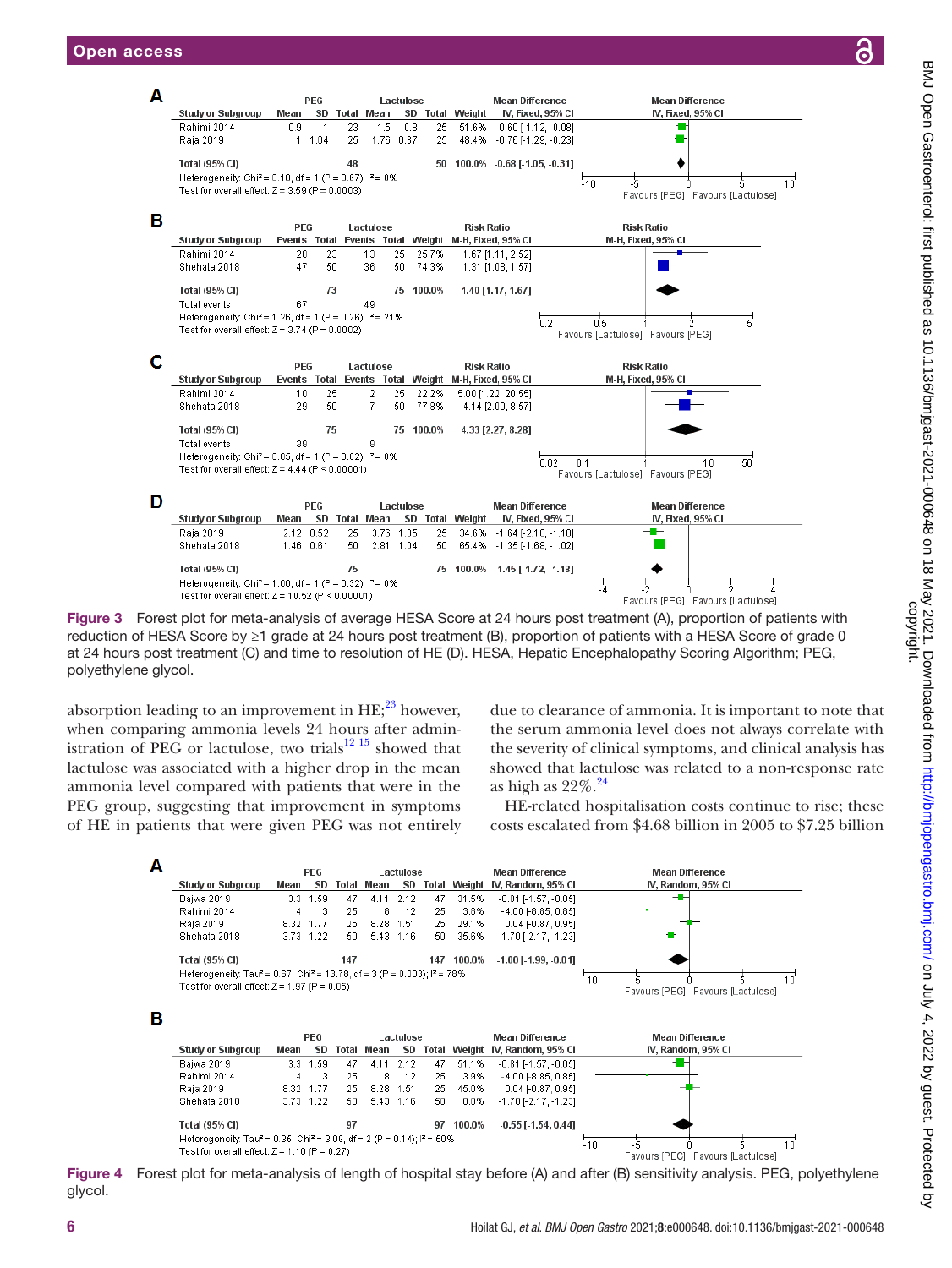

<span id="page-6-0"></span>Figure 5 Forest plot for meta-analysis of safety endpoints namely frequency of patients with hypokalemia at 24 hours post treatment (A) and frequency of death (B). M-H, Mantel-Haenszel; PEG, polyethylene glycol.

in 2009.<sup>[3](#page-7-1)</sup> Our analysis showed that patients treated with PEG had a significantly shorter time to resolution of HE. Naderian  $et \t a t<sup>21</sup>$  $et \t a t<sup>21</sup>$  $et \t a t<sup>21</sup>$  found that patients treated with PEG and lactulose had a shorter mean hospital stay of 6.8 days compared with patients treated with lactulose alone (mean 8.9 days). These results were also validated by Ahmed *et*  $a^{2^2}$  who found that patients treated with both PEG and lactulose had a mean hospital stay of 9 days compared with 13 days in patients treated with lactulose alone. However, despite the fact that the studies included in this analyses $8-11$  commented on the shorter length of hospital stay in patient receiving PEG, our analysis failed to show statistical significance in terms of length of hospital stay even after omitting one study to create a more homogenous group. Accordingly, while the use of PEG contributed to a faster reduction in HESA Score and faster resolution of HE, however, it failed to show a statistical significance in terms of shorter length of hospital stay.

An important consideration with the use of PEG is that it causes substantial catharsis and in theory may lead to dehydration and electrolytes instabilities. However, our study has showed that there was no difference between both groups with regard to the frequency of patients with hypokalemia at 24 hours post treatment. The use of PEG in HE was considered safe and tolerable and was not associated with major serious adverse events. The adverse events reported were gastrointestinal in nature such as diarrhoea, nausea and abdominal distension. $^{12}$  13 In three of the studies, one patient in each study receiving PEG died, however, the cause of death was not related to the intervention itself and our study showed that there was no significant difference between both groups with regard to the frequency of death.

Some limitations still existed in our meta-analysis. First, we included a small number of studies with a small number of patients. When comparing clinical improvement with changes in the HESA, the forest plots only

compared two studies and therefore the numbers were low. We also did not include trials comparing the combination of PEG with lactulose versus lactulose as the aim of the study was to compare the two interventions 'head' to 'head'. Larger RCTs are still needed to validate the results. Second, there was some clinical heterogeneity in our study. This may be attributed to one trial<sup>12</sup> where its protocol stipulated that potential participants could be treated with a single dose of lactulose prior to randomisation, thus patients in the PEG group might have received lactulose before being assigned to the PEG group. Also, in consideration of small number of RCTs per outcome, the degree of between-study homogeneity should be interpreted with caution. $25$  Third, although our analysis showed that patients in the PEG group had faster resolution of HE, it is important to note that for ethical considerations, the trials were designed to avoid delay of standard of care for more than 24 hours at which point patients received lactulose. Whether the faster resolution of HE is due to PEG alone or from the combination of both PEG and lactulose is unknown. Fourth, since the number of included studies was low (less than 10 RCTs), we did not perform publication bias analysis and hence our results could be liable to bias in the reported outcomes.

In conclusion, compared with the standard of care lactulose, a single dose of PEG significantly improved the 24 hours HESA Score and reduced the number of days for HE resolution. Since PEG is safe, widely used and easy to administer, the use of PEG should be considered in the treatment of HE, however further studies are required to validate these result and better understand its effect on encephalopathy-related quality of life.

#### Author affiliations

<sup>1</sup>Internal Medicine, SUNY Upstate Medical University, Syracuse, New York, USA <sup>2</sup>Internal Medicine, Ascension St John Hospital, Detroit, Michigan, USA <sup>3</sup>Internal Medicine, Loyola University Medical Center, Maywood, Illinois, USA 4 Pharmacology, The University of Tennessee Health Science Center, Memphis, Tennessee, USA